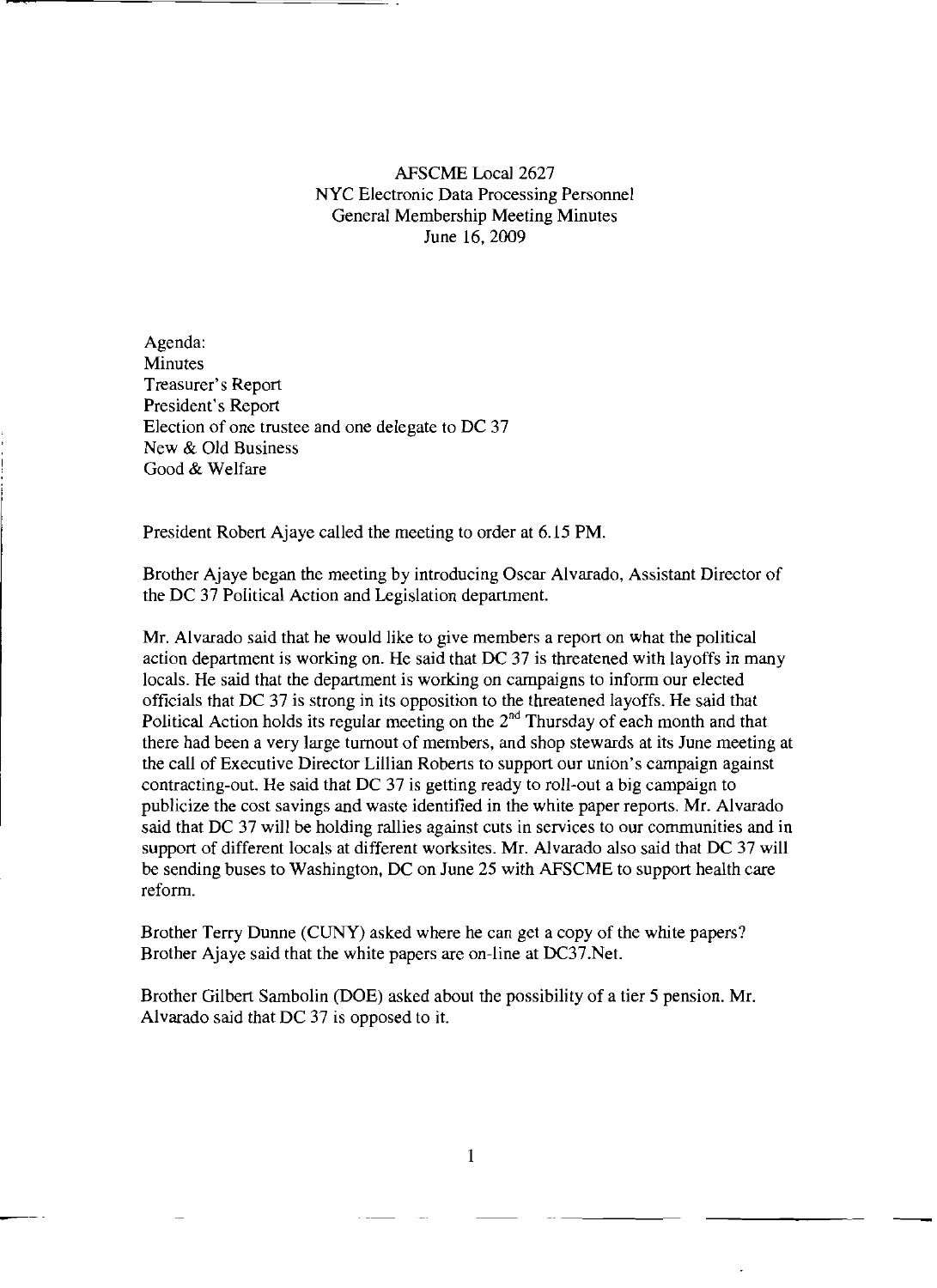Brother Gene Olmstead (HRA) said that the union has made sacrifices to have the benefits that we have now. Mr. Alvarado said that it is important to get that message out.

Brother Ajaye asked for volunteers for the election committee. The volunteers were John Sims (DOE), Bolanle Toru (HRA) and Ernest Parker (TLC).

## Minutes

The minutes of the May 19,2009 general membership meeting were distributed. Brother Robert Fishburne (HRA) made a motion to accept the minutes. The motion was seconded by Brother Jose Contreras (DOE).

No corrections were made to the minutes.

The motion to accept the minutes passed with no nay votes or abstentions.

Motions passed by Executive Board

## May

Motion to contribute \$200 to the cost of the retirement party for Stephanie Velez, Director of the Professional division – motion passed Motion to spend no more than \$750 to buy six tickets at \$125 each to the DC 37 education fund scholarship luncheon, local will verify that scholarship winners will attend before buying tickets - motion passed Motion to contribute \$500 to the DC 37 Jewish Heritage Celebration - motion passed

## Treasurer's Report

The local's financial statement for the month of April 2009 was distributed.

Brother Peter Jablin (ACS) made a motion to accept the Treasurer's Report. The motion was seconded by Sister Andrea Simon (HRA).

For the month of April 2009, the local had a total income of \$ 190,074 and total expenditures were \$192,041. The local had an excess of expenses over income for the month of \$1,966.

The local ended the month of April 2009 with a cash balance of \$ 212,815.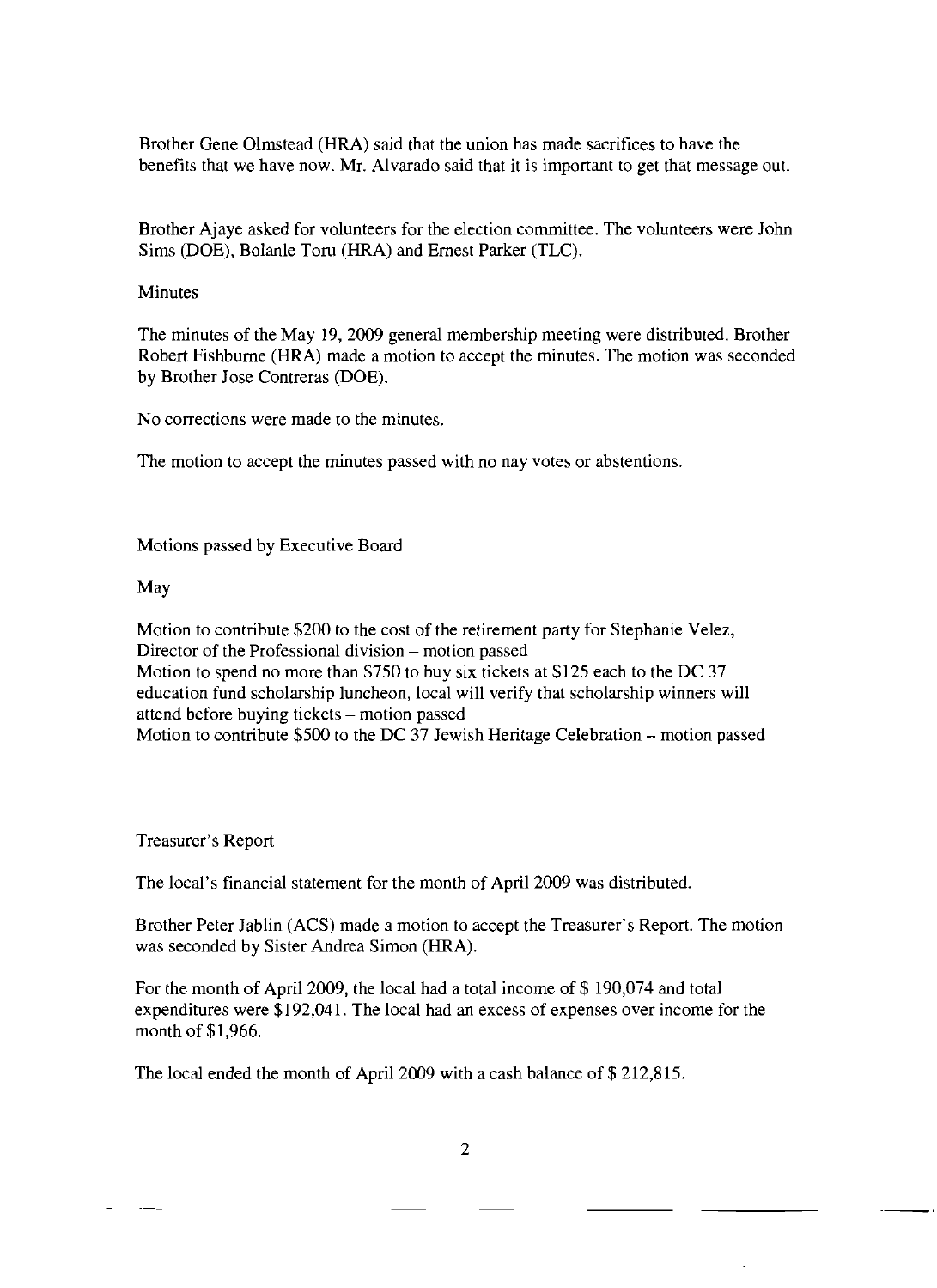The motion to accept the Treasurer's Report passed with no nay votes or abstentions.

Brother Ajaye said that the local had grown in size and we are therefore entitled to an additional delegate to DC 37. Brother Ajaye also said that the local has an election for trustee every year in June.

Brother Ajaye said that we also had unfinished business to address to determine what would be required to call for a new shop steward election at a site. Brother Ajaye said that he felt that the required amount of members at a site to call for an election should be  $50\% + 1$  of the members at a site. He also said that some members felt that the percentage should be less and that the issue would be decided tonight.

Discussion followed regarding the best policy of the percentage of members at a site necessary. Brother Gene Olmstead (HRA) said that he felt that the percentage required should be  $50\% +1$ . Kim Robinson (DOE) said she felt that the right choice was a majority of those who come to vote. Brother Seth Solomon (TA) asked if this constituted a change to the local's constitution. Brother Ajaye said that it did not.

Brother Artie Kellam (HRA) made a motion that the meeting vote immediately to determine the percentage of members at a worksite necessary to recall or initiate an election for a shop steward. Gilbert Sambolin (DOE) seconded the motion.

The motion passed.

Brother Ajaye said that there were two options, the majority of members who come to vote  $+1$  or 50%  $+1$  of the members at a site.

Brother Ajaye asked members who are in favor of the majority who come to the election  $+ 1$  to vote by a show of hands  $- a$  hand count was conducted and 42 votes were cast for this alternative

Brother Ajaye asked members who are in favor of 50% +I based on the population of the site to vote by a show of hands - a hand count was conducted and 19 votes were cast for this alternative.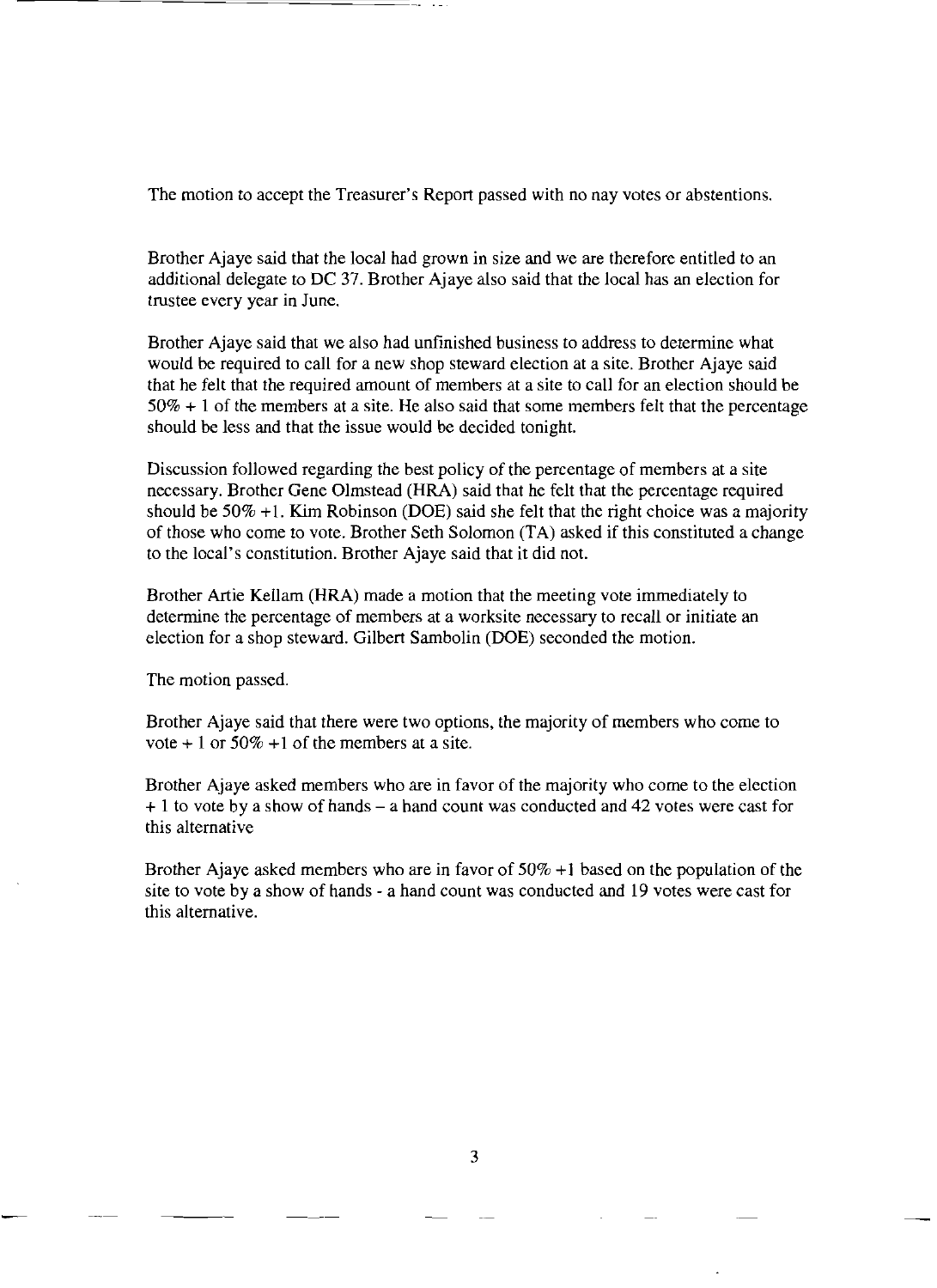Brother Ajaye turned the meeting over to the election committee to take nominations for trustee and delegate to DC 37.

Brother Ernest Parker was replaced on the election committee by Sister Diane Thomas (TLC).

Nominations were taken for trustee

Brother Gene Olmstead (HRA) nominated Mike Lanni (TRS) Brother Seth Solomon (TA) nominated Brian Hochberg (NYCHA) There were no additional nominations for trustee

Nominations were taken for delegate to DC 37

Brother Peter Jablin (ACS) nominated Sister Aria Pride (DoItt) Sister Portia Perkins (DOF) nominated Sister Laura Pirtle (FDNY) Brother Murdock Haskins (DOE) nominated Brother Gilbert Sambolin (DOE) Brother Ian Bell (TLC) nominated Brother Ernest Parker (TLC) Brother Lenny Days (HRA) nominated Brother Charles McClain (HRA) Sister Patricia Taylor (HHC) nominated Sister Tawana Mickins (HHC) Brother Cody Childs (HRA) nominated Brother Gene Olmstead (HRA) Sister Maria Sette (NYPD) nominated Sister Maria Sette (NYPD) Brother Brian Hochberg (NYCHA) nominated Brother Seth Solomon (TA) There were no additional nominations for delegate to DC 37. The nominations were closed, and the members present voted. The election committee left the room to count the votes.

President's Report

•

Brother Ajaye said that a copy of the AFSCME decision on the charges against  $1<sup>st</sup>$  vicepresident Gary Goff had been distributed to members with the minutes tonight.

Brother Ajaye said that the DC 37 media ads against contracting-out had been running on the radio and posted in the subway.

Brother Ajaye said that a member who is at risk of layoff should be notified by their agency. DC 37 Research and Negotiations also receives a list of members who are at risk of layoff in advance. DC 37 then meets with the agency in an attempt to reduce the number of members who will be laid off. Brother Ajaye said that permanents and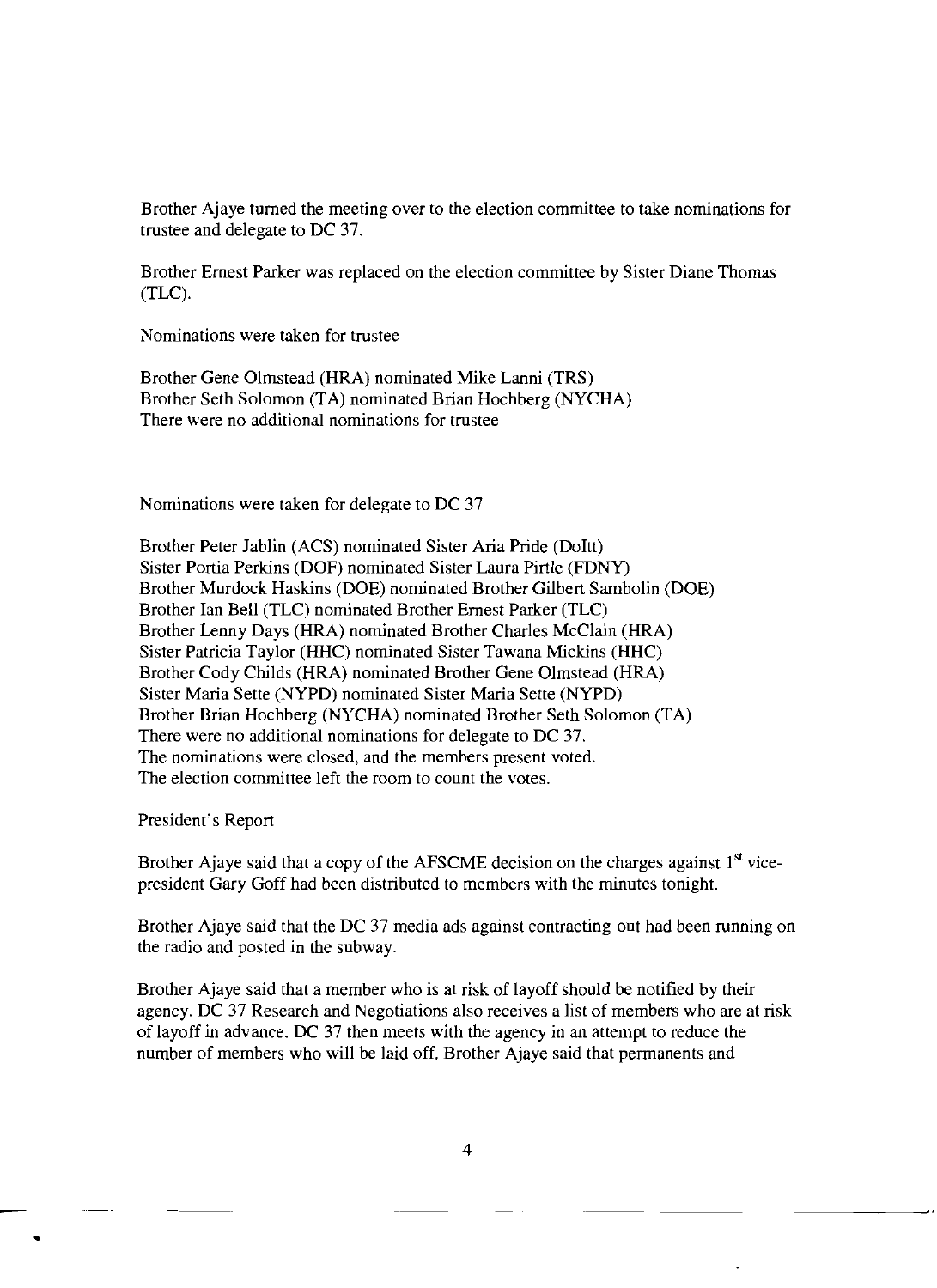provisionals with underlying civil service titles have rights that pure provisionals do not have. Permanents have the right to bump a provisional.

Brother Ajaye said that one of our provisional members who is at risk of layoff has not joined the pension. Brother Ajaye said that he has emphasized many times to members the importance of joining the pension.

Brother Ajaye also said that threatened layoffs of permanent DC 37 members had been deferred 90 days because of an agreement between the MLC and the city on health insurance give-backs.

Brother Ajaye said that DC 37 will be having a counseling session for provisional members who will be laid off on June 29.

Brother Ajaye said that the local is presently busy with many activities, including accreting the Computer Specialist (Operations) and Telecommunications Specialist (Data) titles at the Transit Authority and needs the active involvement and support of its members.

The Election committee returned to report on the elections;

77 members voted

Trustee

Mike Lanni 57 Brian Hochberg 15 Mike Lanni declared the winner.

Delegate to DC 37

Laura Pirtle 14 Aria Pride 13 Gene Olmstead 11 Maria Sette 11 Seth Solomon 8 Gilbert Sambolin 7 Ernest Parker 5 Charles McClain 3 Tawana Mickins 2

r

Laura Pirtle declared the winner.